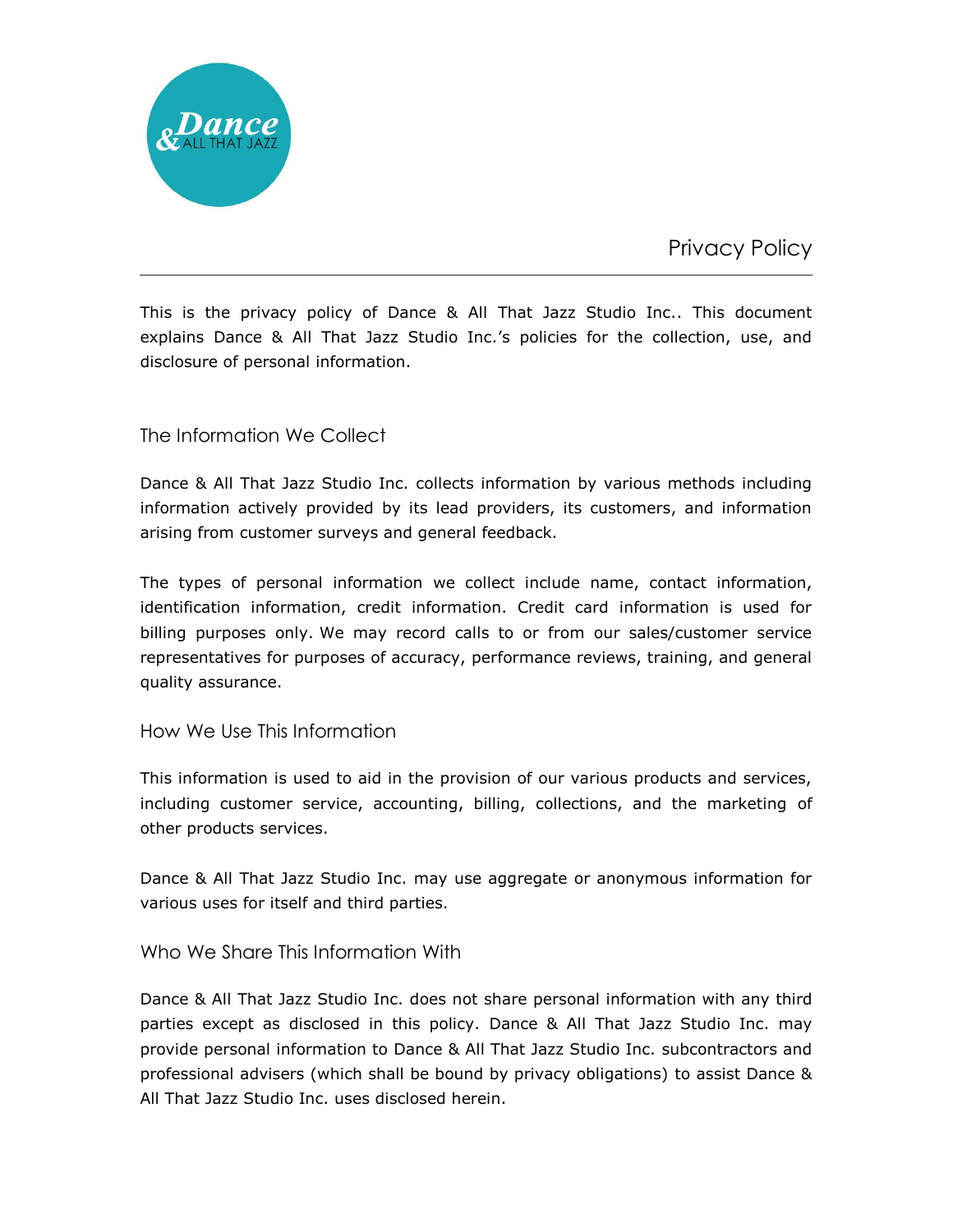

#### **Security**

Personal information is stored in a combination of paper and electronic files. They are protected by security measures appropriate to the nature of the information.

### **Accessing Information**

Individuals may review their personal information contained in Dance & All That Jazz Studio Inc. files by contacting the Dance & All That Jazz Studio Inc. privacy officer. If an individual believes that any of their personal information is inaccurate, we will make appropriate corrections.

#### **Cookies**

Cookies are used by Dance & All That Jazz Studio Inc. for the convenience of our users. Cookies automatically authenticate the user. A user can access the Dance & All That Jazz Studio Inc. Web site with the cookie feature turned off; however, in doing so they may find themselves challenged for username and password information on multiple occasions. Dance & All That Jazz Studio Inc. also uses cookies to track user's visits and uses that information to improve the user's experience.

#### **Links**

The Dance & All That Jazz Studio Inc. Web site may contain links to information at other Web sites. When you click on one of these links, you are moving to another Web site. We encourage you to read the privacy statements of these linked sites as their privacy policy may differ from ours.

### **General**

Dance & All That Jazz Studio Inc. may amend this policy from time to time. If such amendments affect how Dance & All That Jazz Studio Inc. uses or discloses personal information already held by Dance & All That Jazz Studio Inc. in a material way, Dance & All That Jazz Studio Inc. will obtain consent.